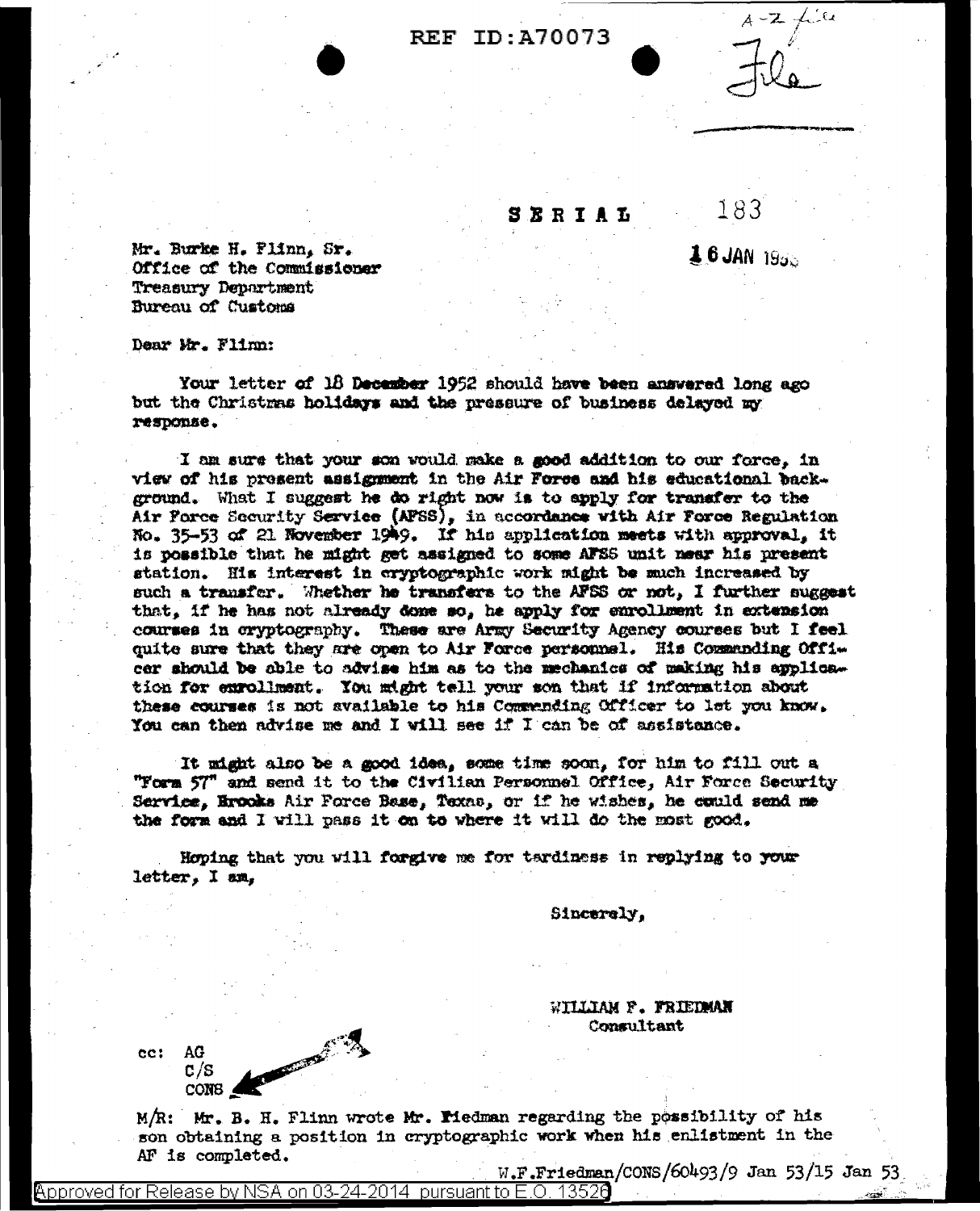**REE ID:A70073** ER USE FOR AFFIGYALS, DISAPPROVALS, **NEMO ROUTING SLIP CONCURRENCES, OR SIMILAR ACTIONS** 1 MMX OR TITLE **UNTIALS CIRCULATE** Kera m **ORGANIZATION AND LOCATION** DATE **COORDINATION** Ŧ n r **INFORMATION**  $\bullet$  $\bullet$ **NECESSARY**<br>ACTION **ROTE AND**  $\epsilon$  $\ddot{\phantom{a}}$  $\blacktriangle$ 365. JOZ **SIGNATURE**  $\ddot{\phantom{a}}$ **TELLIS** What do Z 10 D n Q  $i$  ruygra r e **FROM MARK OR TITLE CREASEZATION AND LOCATE TELEVIKO** 1 FORM ODE Begines DAAGO Form 806, 1 Apr 62, and AFRQ 小人人  $A + I$ . υņ. ana ጉታ